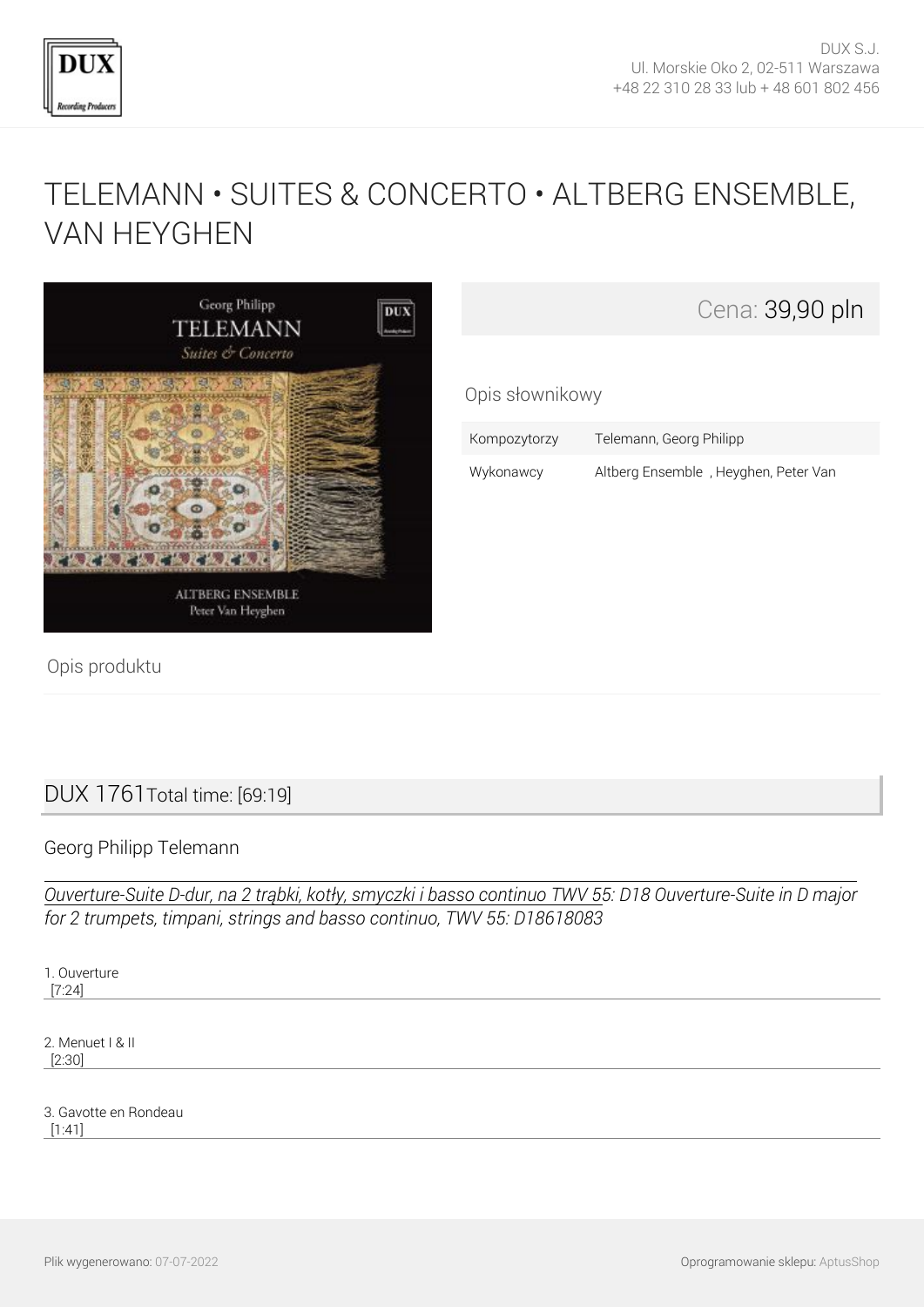| rdüng Produ<br><b>VITS</b> |
|----------------------------|

4. Passacaille [3:52]

5. Air – Lentement [2:00]

6. Les Postillons [2:07]

7. Fanfare – Tres vite [2:17]

Georg Philipp Telemann

*Ouverture a-moll na 2 flety proste, 2 oboje, fagot, smyczki i basso continuo TWV 55: a4 Ouverture in A minor for 2 recorders, 2 oboes, bassoon, strings and basso continuo, TWV 55: a4618084*

| 8. Ouverture<br>[4:48]         |
|--------------------------------|
|                                |
| 9. Passepied & Trio<br>[2:12]  |
| 10. Bourrée<br>[1:37]          |
|                                |
| 11. Menuet & Trio<br>[2:52]    |
|                                |
| 12. Rondeau<br>[1:30]          |
|                                |
| 13. Polonaise   & II<br>[2:51] |
|                                |
| 14. Gigue<br>[1:49]            |
|                                |
|                                |
| Georg Philipp Telemann         |

*Concerto Polonois G-dur na smyczki i basso continuo TWV 43: G7 Concerto Polonois in G major for strings and basso continuo, TWV 43: G7618085*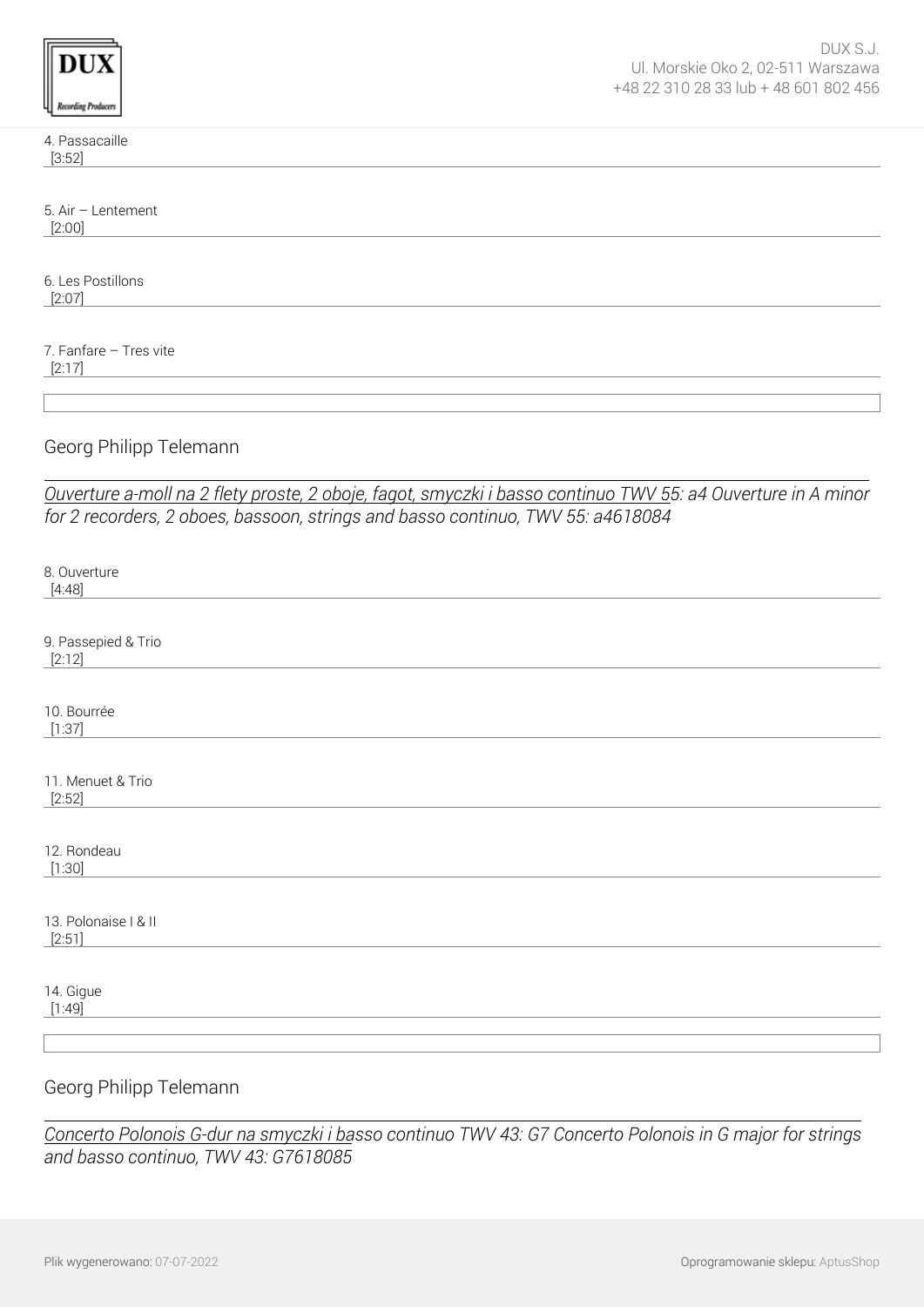| <b>Recording Producers</b>                                                                                 | DUX S.J.<br>Ul. Morskie Oko 2, 02-511 Warszawa<br>+48 22 310 28 33 lub + 48 601 802 456 |
|------------------------------------------------------------------------------------------------------------|-----------------------------------------------------------------------------------------|
| 15. Dolce<br>[2:34]                                                                                        |                                                                                         |
| 16. Allegro<br>[2:26]                                                                                      |                                                                                         |
| 17. Largo (Polonaise)<br>[2:06]                                                                            |                                                                                         |
| 18. Allegro<br>[1:59]                                                                                      |                                                                                         |
|                                                                                                            |                                                                                         |
| Georg Philipp Telemann                                                                                     |                                                                                         |
| Ouverture D-dur na 2 flety traverso, róg, fagot, smyczki i basso continuo TWV 55: D23 Ouverture in D major |                                                                                         |
| for 2 flutes, horn, bassoon, strings and basso continuo, TWV 55: D23618086                                 |                                                                                         |
| 19. Ouverture<br>[5:22]                                                                                    |                                                                                         |
| 20. Menuet I & II<br>[2:49]                                                                                |                                                                                         |
| 21. Gaillarde<br>[0:48]                                                                                    |                                                                                         |
| 22. Plainte - Gaillarde<br>[4:12]                                                                          |                                                                                         |
| 23. Sarabande<br>[1:41]                                                                                    |                                                                                         |
| 24. Passepied I & II<br>[1:40]                                                                             |                                                                                         |
| 25. Passacaille<br>[2:45]                                                                                  |                                                                                         |
| 26. Fanfare<br>[1:25]                                                                                      |                                                                                         |

Wykonawcy: Altberg Ensemble